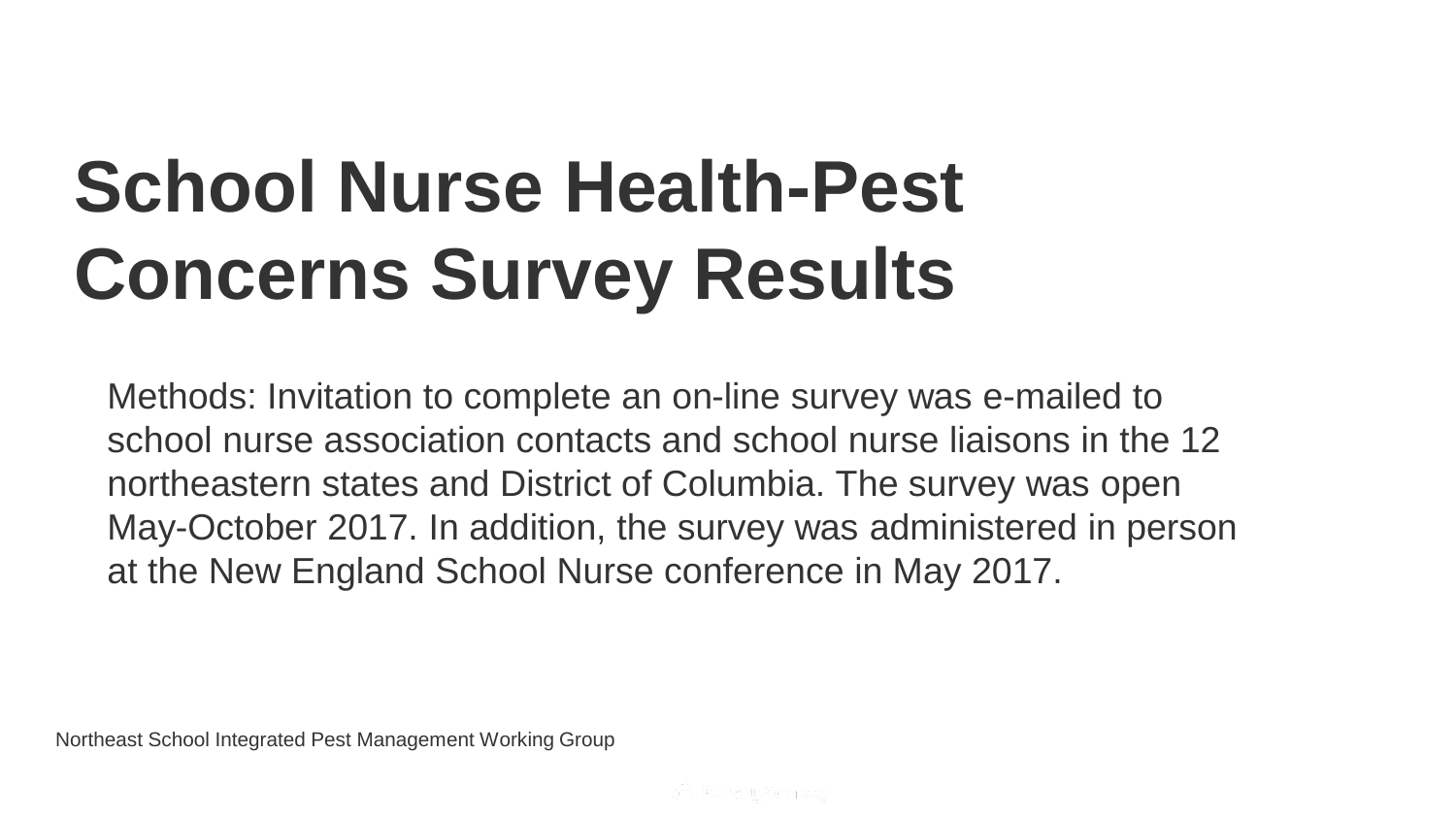## **Q1: What is your role?**

Answered: 827 Skipped: 0

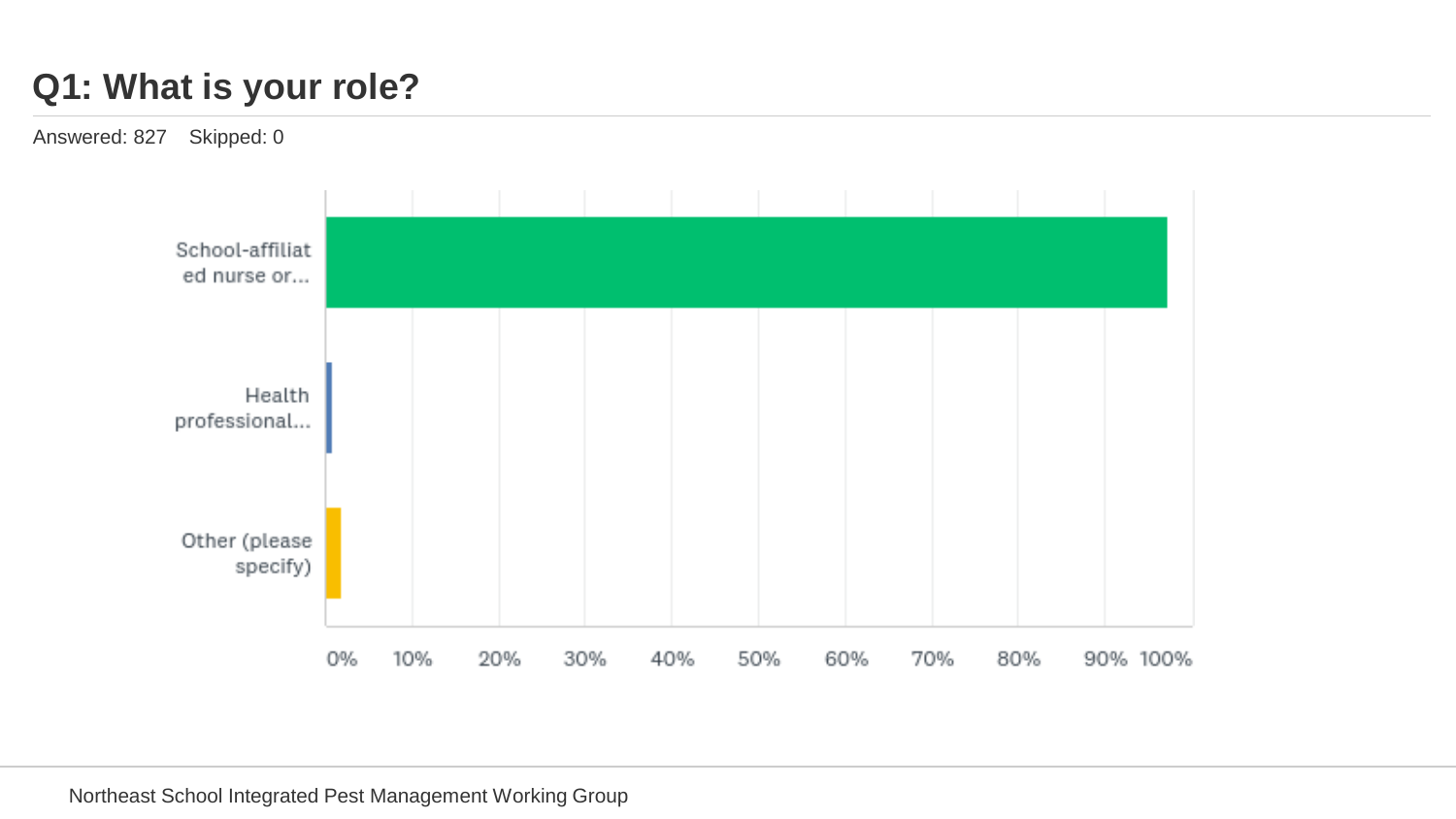#### **Q2: In which state do you work?**

Answered: 819 Skipped: 8

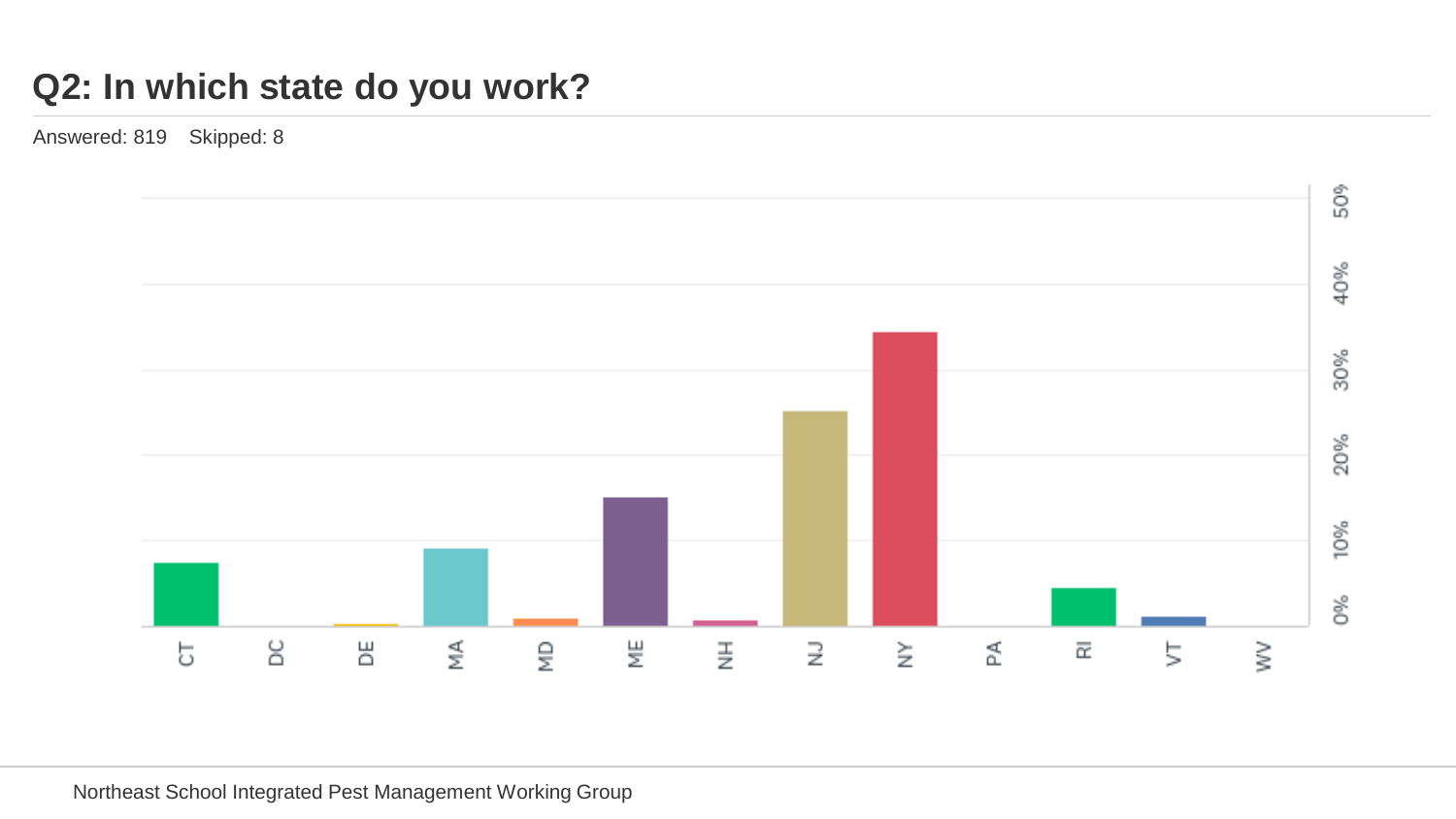## **Q3: How do you view pest risk concerns in your school(s)?**

Answered: 827 Skipped: 0



On a scale of 1(low concern) to 3 (high concern) ticks and mosquitoes top the list, followed by lice, stinging insects, poisonous plants and mold. Rodents (mice and rats), bed bugs and fleas are of moderate concern. Cockroaches which are asthma-allergen producing pests, and bats (a rabies vector) were of relatively low concern. Northeast School Integrated Pest Management Working Group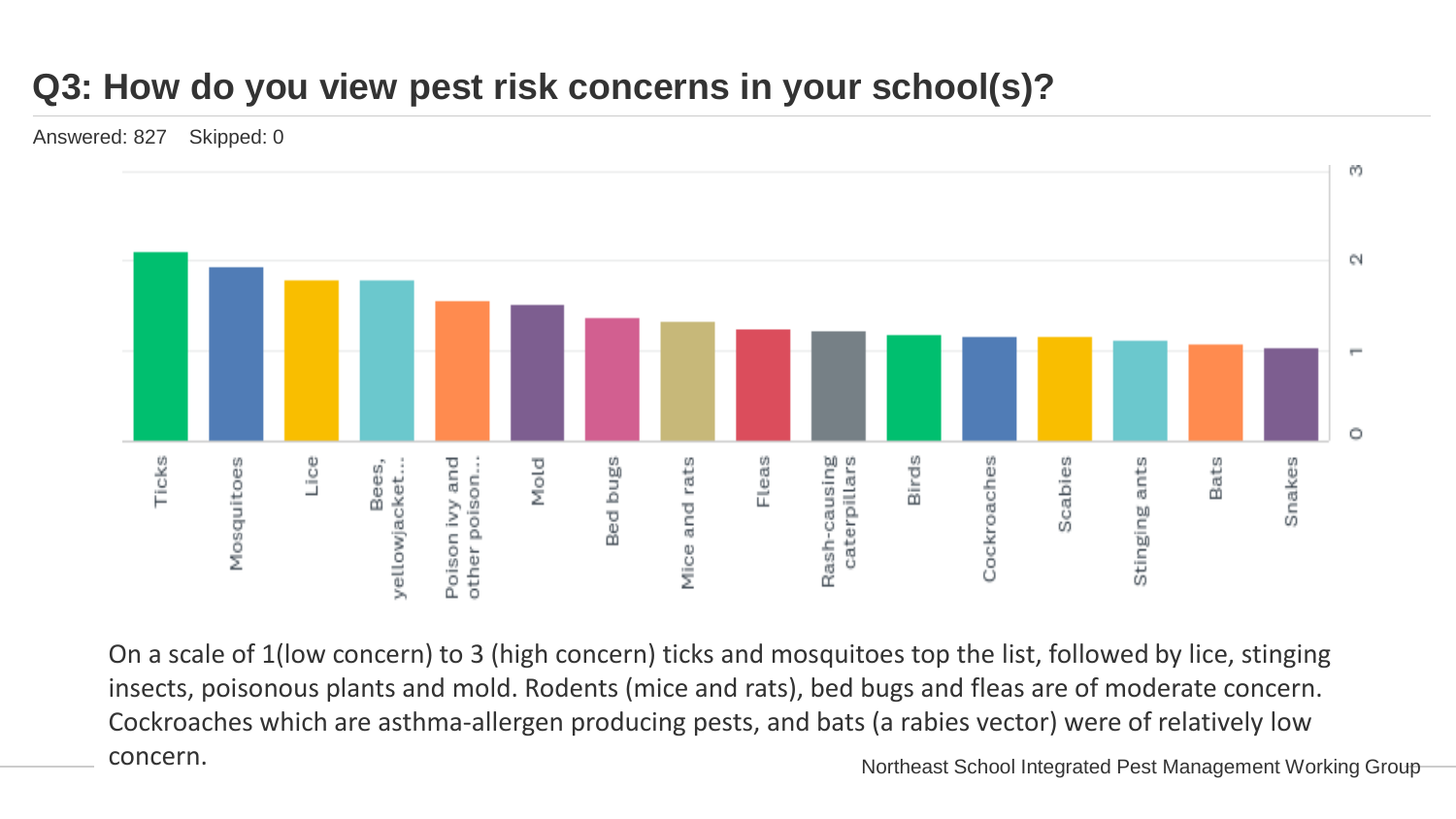# **Q4: How effective are your school(s)' prevention and response protocols?**

Answered: 827 Skipped: 0



On a scale of 1 (not effective) to 5 (very effective) respondents feel their schools' practices are moderately to mostly effective, but a little less so for ticks and mosquitoes.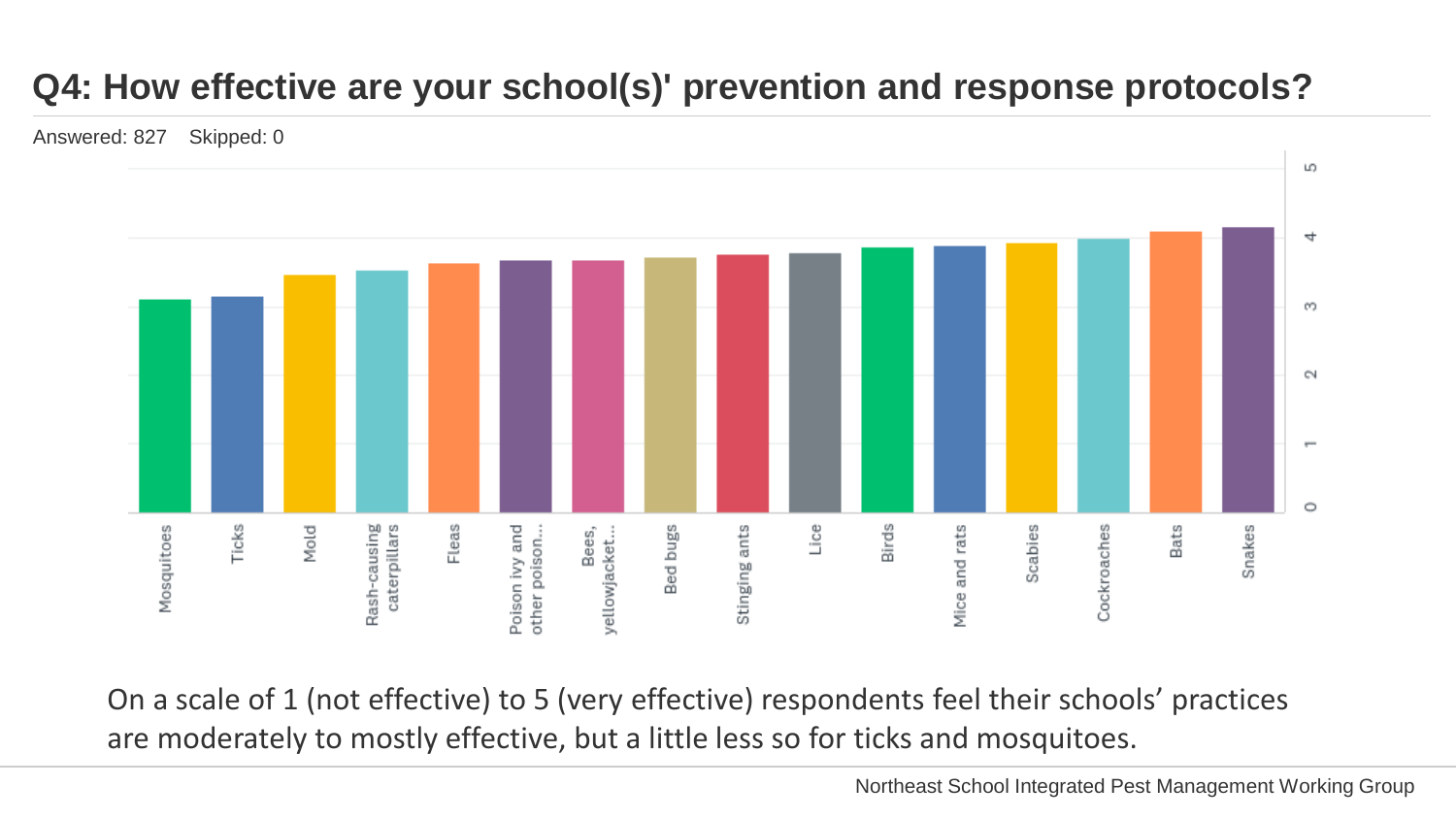# **Q5: Do(es) your school(s) have a written pest management policy?**

Answered: 827 Skipped: 0



Almost half of respondents did not know if their schools have a written pest management policy. Several NE states require schools to have one.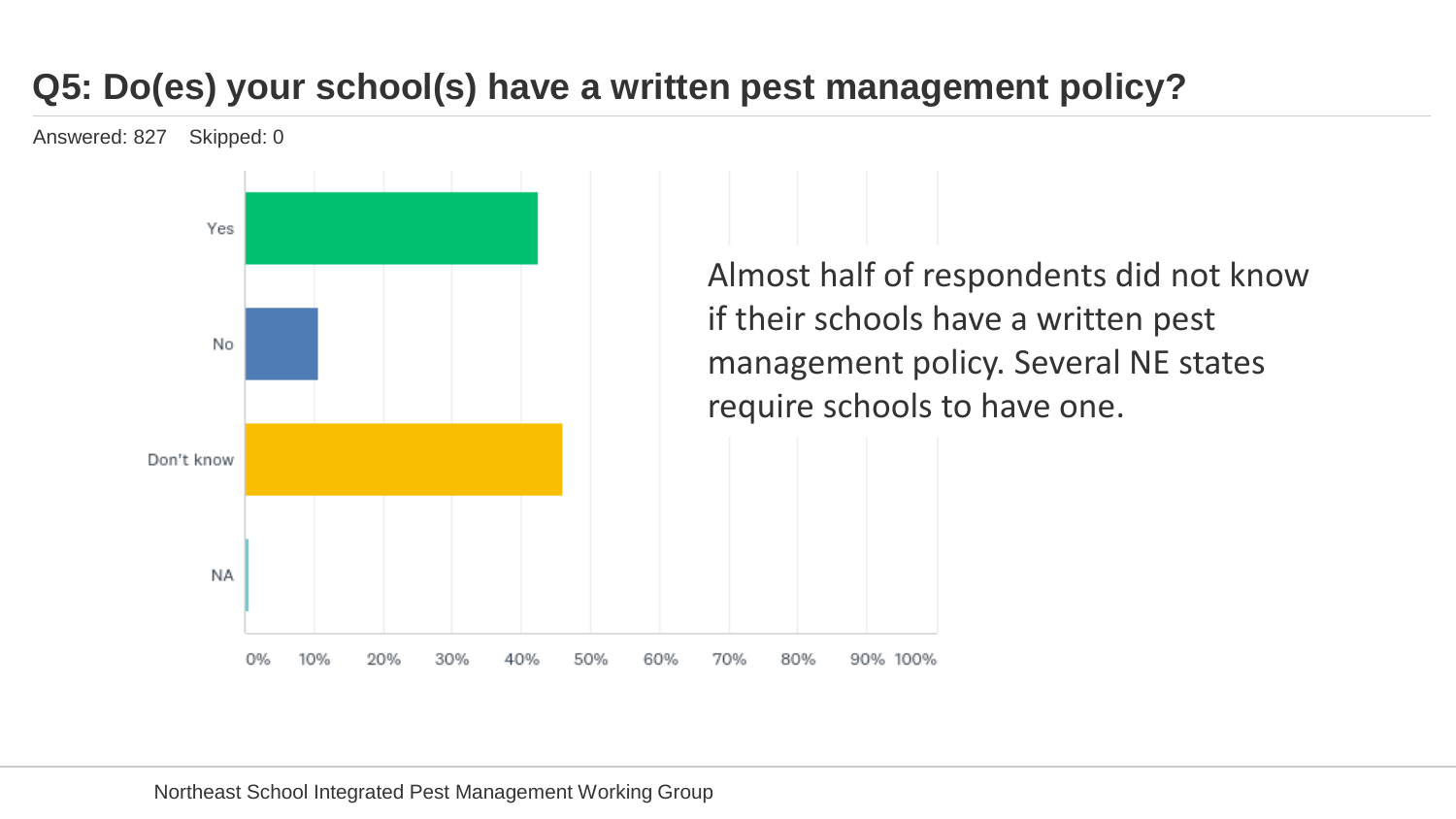#### **Q6: Do(es) your school(s) have policies regarding the use of repellents or other personal protection measures (such as protective clothing)?**

Answered: 827 Skipped: 0



41% of respondents said their school has policies for the use of repellents and other personal protective measures against ticks and mosquitoes. 22% do not have such policies. More than a third of respondents didn't know if the school has these policies or not.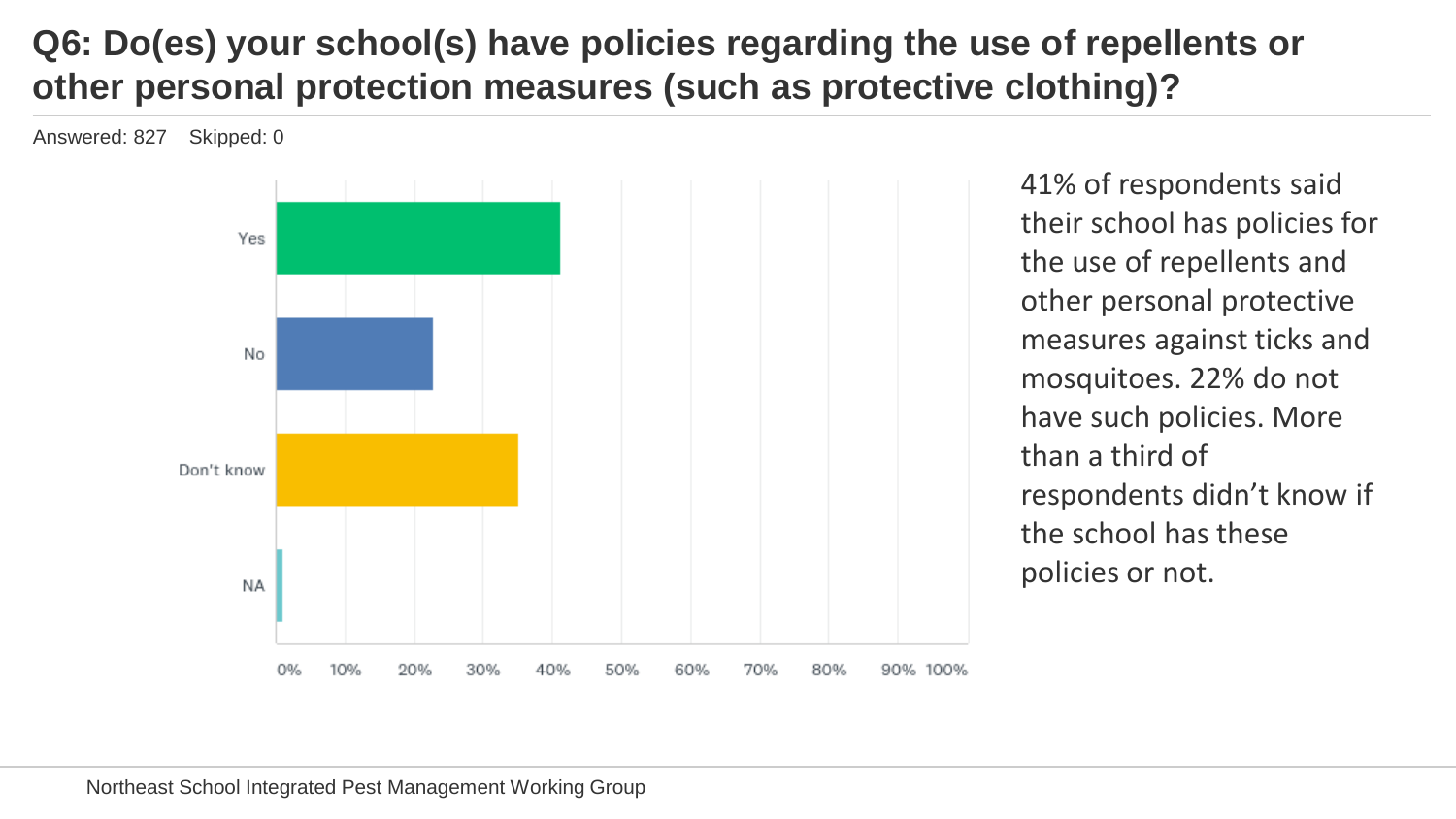#### **Q7: Do you feel adequate information is available to address your questions regarding pests?**

Answered: 827 Skipped: 0



Half the respondents said adequate information is available. The other half said its not or they were unsure.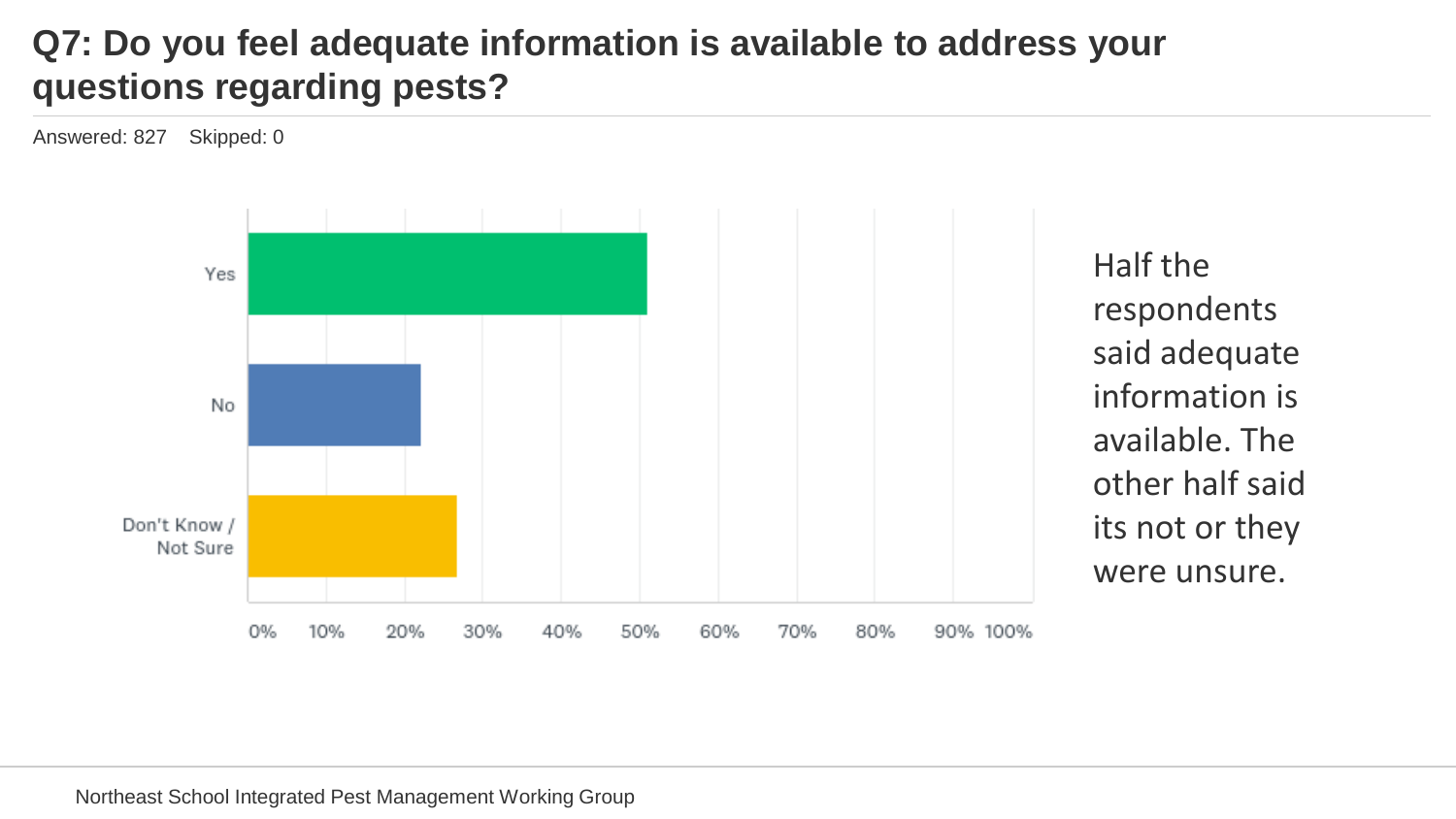## **Q8: Which of the following learning opportunities would you be likely to utilize? (Check all that apply)**